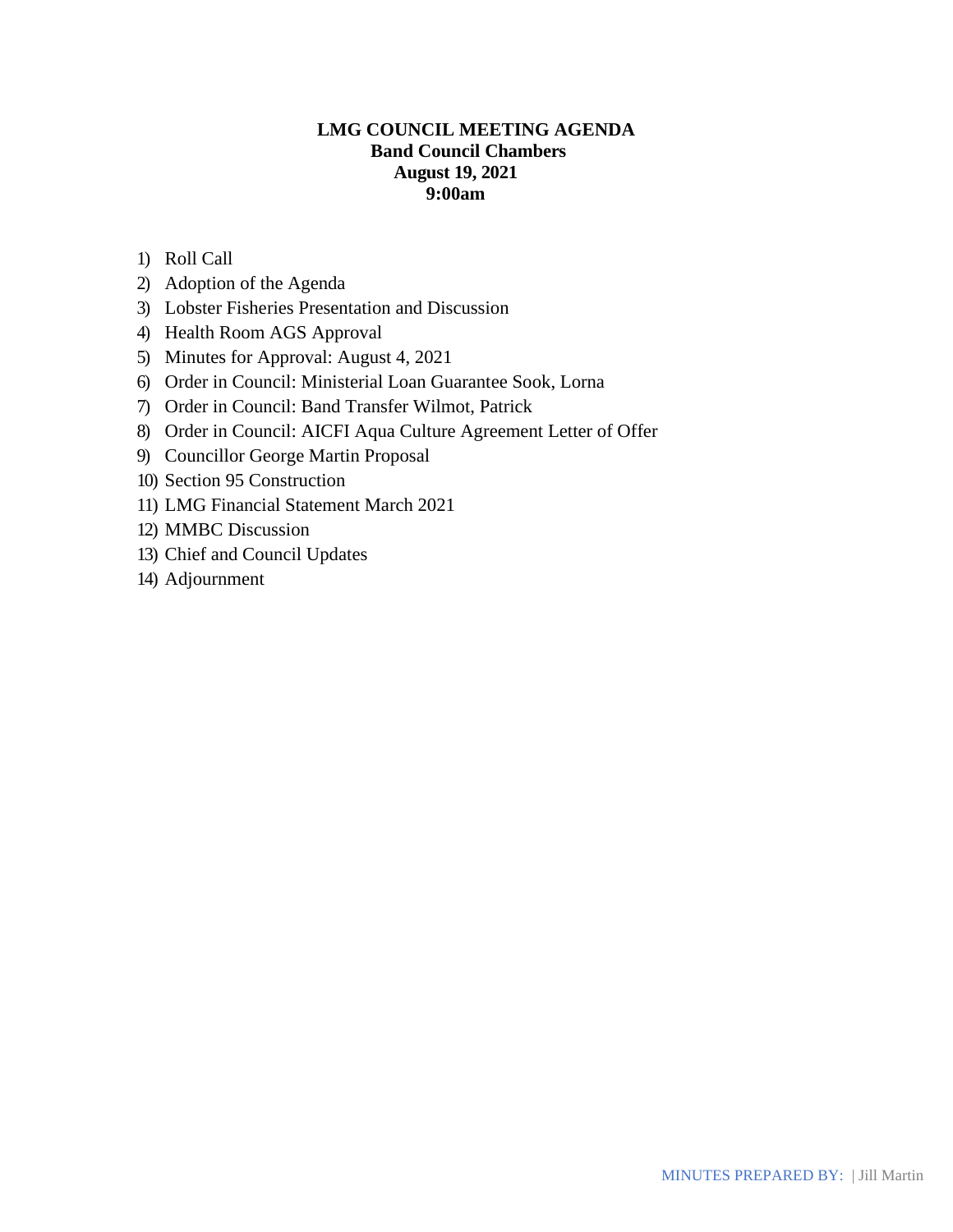# **1. Roll Call**

#### **LMG COUNCIL ATTENDEES:**

Chief Darcy Gray Councillor Ali Barnaby (Zoom) Councillor Annette Barnaby (Zoom) Councillor Brian Caplin Jr. Councillor Chad Gedeon Councillor Gordon Isaac Jr. (Zoom) Councillor Dr. Cathy Martin (Absent) Councillor George Martin Councillor Kevin Methot Councillor Sky Metallic Councillor Wendell Metallic Councillor Alexander Morrison Councillor Sheila Swasson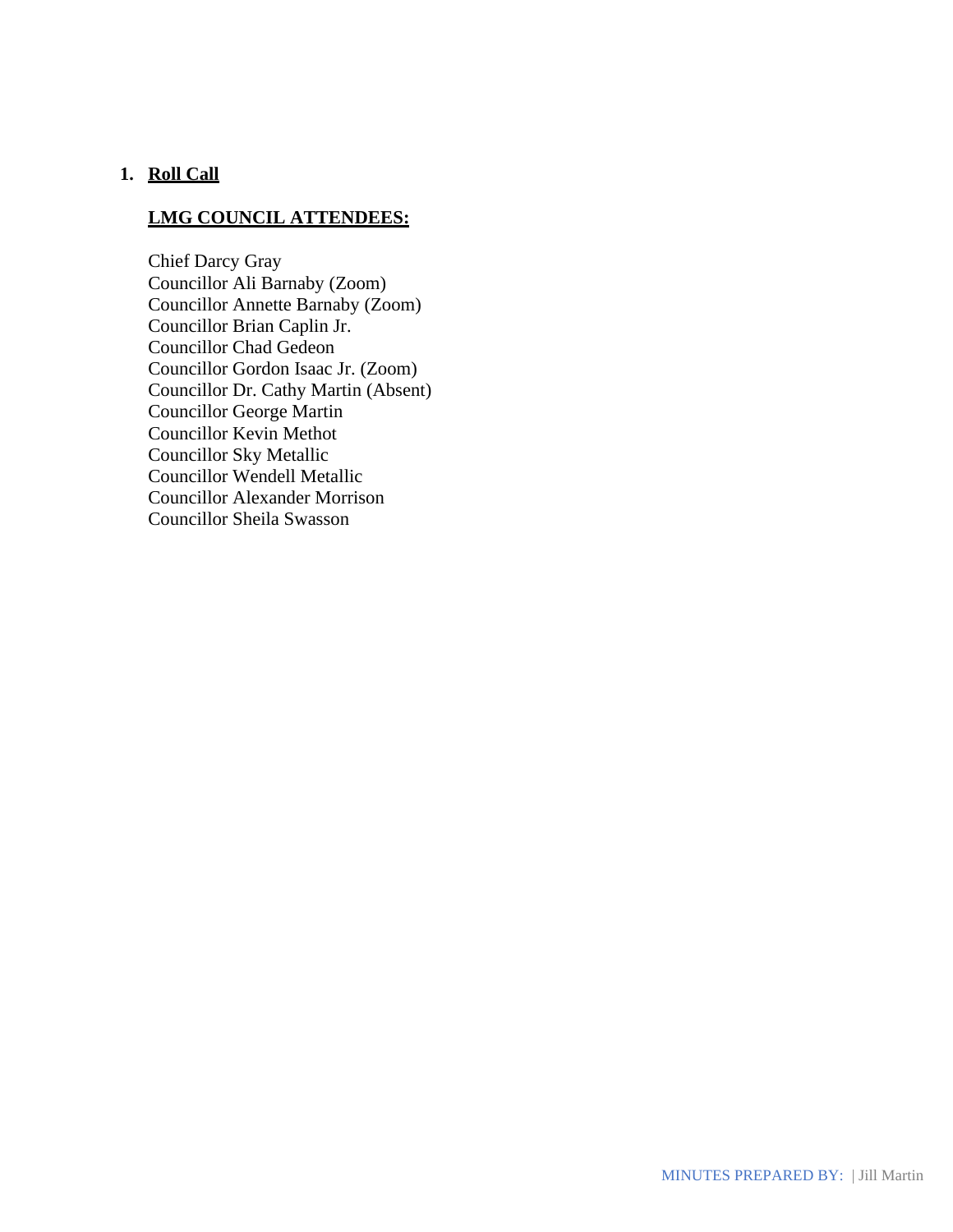## **2. Agenda Review**

Chief and Council made a motion to approve the Agenda for August 19, 2021.

Moved: Councillor Brian Caplin Jr. Second: Councillor Kevin Methot Passed

#### **3. Lobster Fisheries Presentation and Discussion**

The department of Natural Resources presented to Council on Lobster Fisheries.

#### **4. AGS Health Room**

Director of Health and Community Services presented on the AGS Health Room. Chief and Council made a motion to accept the Health Room at AGS.

Moved: Councillor Alexander Morrison Second: Councillor Kevin Methot Passed

### **5. Chief and Council Minutes August 4, 2021**

Chief and Council made a motion to approve the Minutes for August 4, 2021.

Moved: Councillor Chad Gedeon Second: Councillor Kevin Methot Abstain: Councillor Wendell Metallic, Councillor Sheila Swasson, Councillor George Martin Passed

### **6. Order in Council: Ministerial Loan Guarantee Sook, Lorna**

Chief and Council made a motion to approve the Ministerial Loan Guarantee for Sook, Lorna.

Moved: Councillor Brian Caplin Jr. Second: Councillor Kevin Methot Abstain: Councillor Sheila Swasson Passed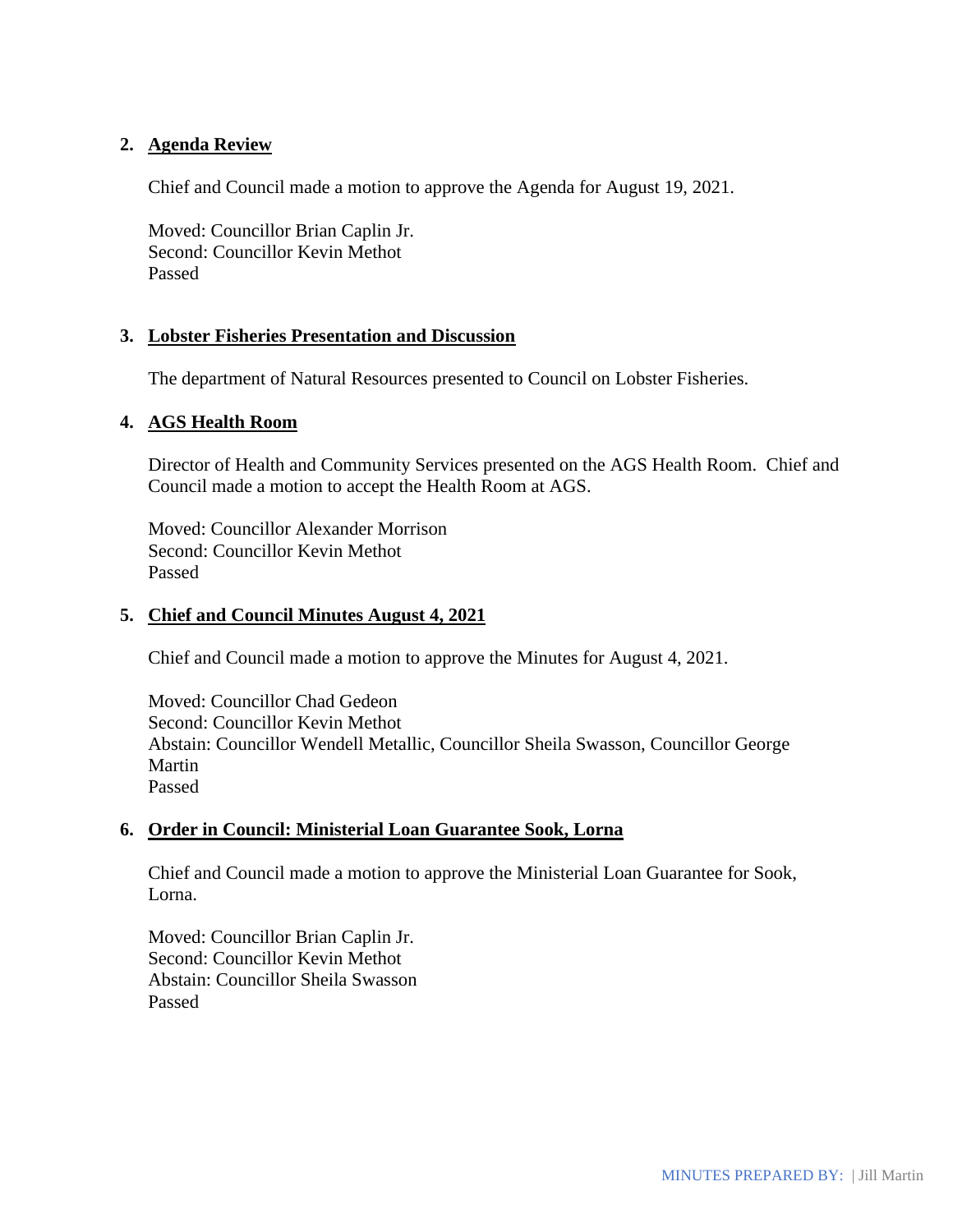## **7. Order in Council: Band Transfer, Wilmot Patrick**

Chief and Council made a motion to approve the Order in Council: Band Transfer, Wilmot Patrick. Moved: Councillor Sheila Swasson Second: Councillor Chad Gedeon Passed

# **8. Order in Council: AICFI Aqua Culture Agreement Letter of Offer**

Chief and Council made a motion to approve the Order in Council: AICFI Aqua Culture Letter of Offer which supports the project.

Moved: Councillor Chad Gedeon Second: Councillor Alexander Morrison Passed

#### **9. Councillor George Martin Proposal**

Councillor George Martin presented a proposal on the Listuguj Security Patrol Unit.

### **10. Section 95 Construction**

Council brainstormed a few ideas for Section 95 future projects which include:

- Single Men Units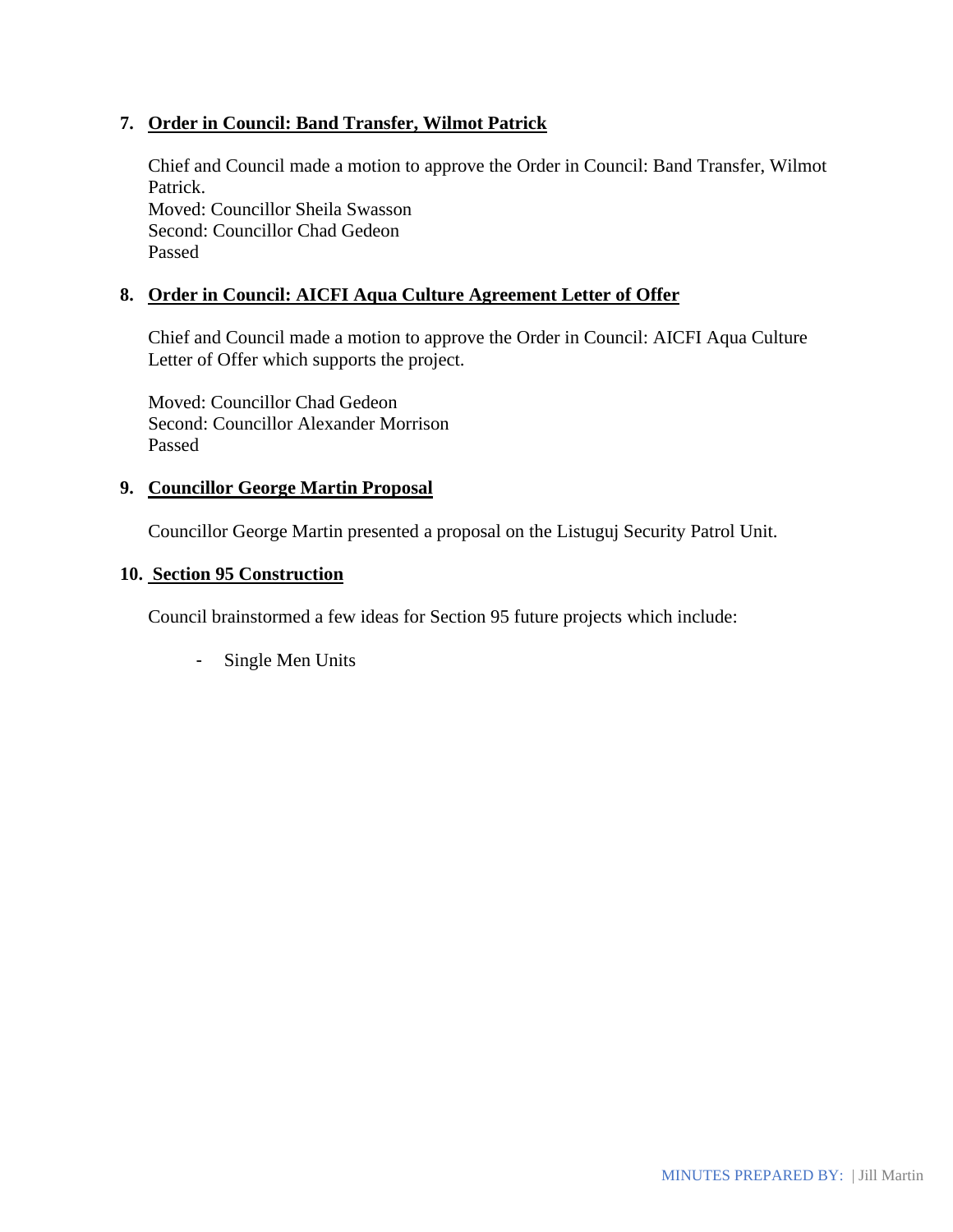## **11. LMG Financial Statements 2021**

The Finance Department along with the Auditor of Allan Paquet and Associate presented the LMG Financial Statements 2021.

### *Order in Council: LMG Draft Financial Audit Statement March 2021*

Chief and Council made a motion to approve the Draft Financial Audit Statement March 2021.

Moved: Councillor Sky Metallic Second: Councillor Brian Caplin Jr. Passed

## *Order in Council: Gov't of Canada/LMG Financial Audit Statements March 2021*

Chief and Council made a motion to approve the Order in Council: Gov't of Canada/LMG Financial Audit Statements March 2021, which allows for the Listuguj Mi'gmaq Government to publicly share the approved Financial Audit Statement.

Moved: Councillor Alexander Morrison Second: Councillor Chad Gedeon Passed

# **12. MMBC Discussion**

Chief and Council had a discussion on setting up a meeting Mid-September with the other two communities.

A motion was made to have the Councillor who participate in the Revenue Sharing Discussion to negotiate with the other communities.

Moved: Councillor Alexander Morrison Second: Councillor Chad Gedeon Passed